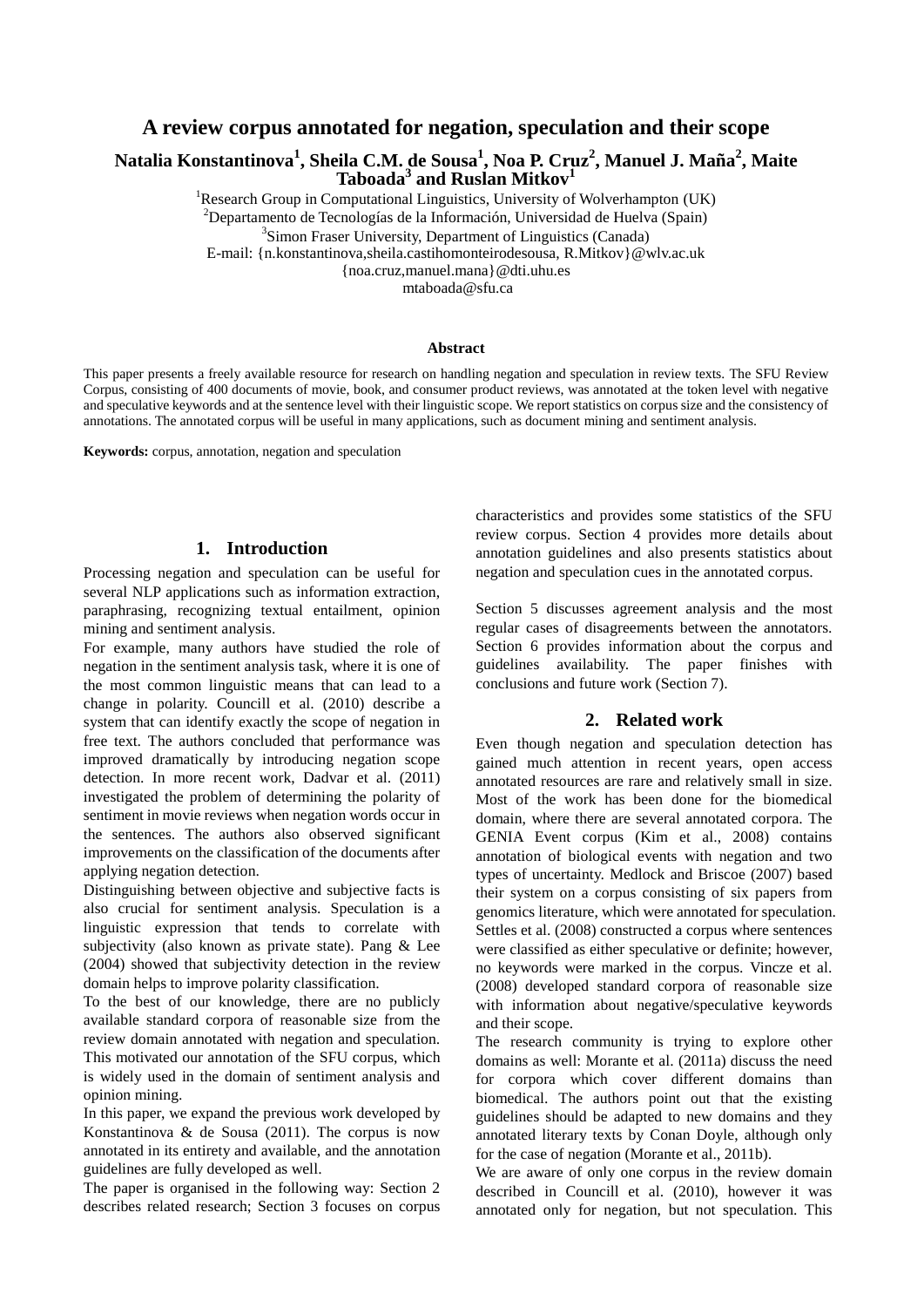corpus is also rather small in size, containing only 2111 sentences in total, out of which 679 contain negation.

Therefore, our corpus is the first one with an annotation of negative/speculative information and their scope in the review domain.

# **3. Corpus characteristics**

The Simon Fraser University Review corpus (Taboada et al., 2006) was chosen for our annotation of negation and speculation. This corpus consists of 400 documents (50 of each type) of movie, book, and consumer product reviews from the website Epinions.com. Each text was assigned a label based on whether it is a positive or negative review. All the texts differ in size and are written by different people (more information about the size of the corpus can be found in Table 1). As shown in this table, there are appreciable differences in the length of the documents depending on the domain but not in the length of sentences, so sentence complexity in the entire corpus is comparable.

| Domain       | #Senten | Av. length | #Words  | Av. length |
|--------------|---------|------------|---------|------------|
|              | ces     | document   |         | sentences  |
| <b>Books</b> | 1,596   | 31.92      | 32,908  | 20.61      |
| Cars         | 3,027   | 60.54      | 58,481  | 19.32      |
| Computers    | 3,036   | 60.72      | 51,668  | 17.01      |
| Cookware     | 1,504   | 30.08      | 27,323  | 18.16      |
| Hotels       | 2,129   | 42.58      | 40,344  | 18.95      |
| Movies       | 1,802   | 36.04      | 38,507  | 21.36      |
| Music        | 3,110   | 62.20      | 54,058  | 17.38      |
| Phones       | 1,059   | 21.18      | 18,828  | 17.77      |
| <b>Total</b> | 17,263  | 43.15      | 303,289 | 17.56      |

Table 1: Statistics of the SFU Review Corpus. Av. length document is shown in number of sentences. Av. length sentences are shown in number of words.

## **4. Annotation guidelines**

The entire corpus was annotated by one linguist. A second linguist annotated 10% of the documents, randomly selected and in a stratified way, with the aim of measuring inter-annotator agreement (Section 5 provides more details about this analysis).

The guidelines presented in this paper have been adapted from the existing Bioscope corpus guidelines (Vincze et al., 2008) in order to fit the needs of the review domain.

### **4.1 General remarks**

There are several general principles to be followed when annotating negation and speculation:

- Only sentences with some instance of speculative language or negation should be considered.
- Ouestions should not be annotated at all.
- The min-max strategy should be followed during annotation, following the BioScope corpus guidelines (Vincze et al., 2008):
	- When annotating keywords, try to choose the minimal unit which expresses negation or speculation (special attention should be paid to distinguishing complex cues and sequences of several keywords).
	- When annotating scope, try to annotate the maximum number of words affected by the phenomenon.
- Cue words are not included in the scope.
- Transitional words (e.g. *in addition*, *not to mention*, etc.) should not be included in the scope.
- When unsure of the scope, annotate only a keyword.
- When unsure what category the keyword should be assigned to (whether it expresses negation or speculation), use the 'undecided' label.

As mentioned earlier we did not agree with the BioScope guidelines completely and introduced some modifications. These main changes are summarised below:

- We did not include cue words in their scope;
- A different scheme for annotating coordination was used;
- Embedded scopes were quite a frequent case;
- We had a case of 'no scope' both in the case of negation and speculation.

More information about the differences with the BioScope principles can be found in Konstantinova & de Sousa (2011).

The nature of the review domain texts introduces a greater possibility of encountering difficult cases than in the biomedical domain. Some of these special cases are discussed in Section 5. More detail can be found in the full version of the guidelines (see Section 6).

## **4.2 Negation**

Statistical analysis of the annotated corpus revealed that out of the total amount of 17,263 sentences 18% contained negation cues. However it should be noted that this proportion of negation cues varies slightly depending on the domain as shown in Table 2.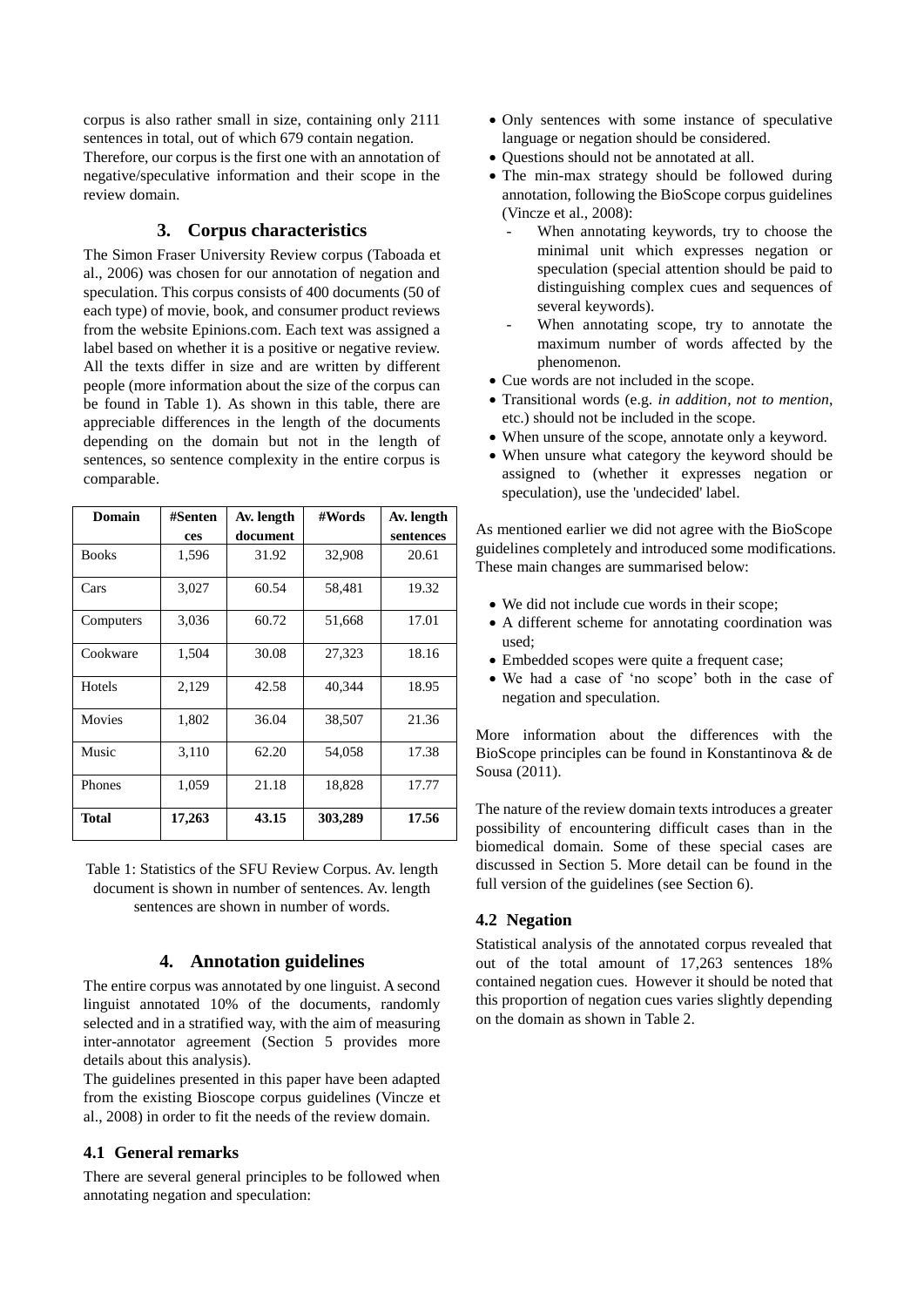| Domain        | # Cues | % Negated<br>sentences |
|---------------|--------|------------------------|
| <b>Books</b>  | 406    | 22.7                   |
| Cars          | 576    | 17.1                   |
| Computers     | 590    | 17.2                   |
| Cookware      | 376    | 21.3                   |
| Hotels        | 387    | 16.3                   |
| <b>Movies</b> | 490    | 23.7                   |
| Music         | 470    | 13.4                   |
| Phones        | 232    | 19.5                   |
| <b>Total</b>  | 3527   | 18.1                   |

Table 2: Negation statistics in the SFU Review Corpus

The total amount of distinct negation cues in our corpus amounted to 53, with the top 10 most frequent cues shown in Table 3. It is interesting to note that the first two cues for negation (*not* and *no*) constitute more than 55% of the total frequency of all the cues found in the corpus, while the remaining 51 cues cover only 45%.

| Cue            | <b>Frequency</b> | <b>Percentage</b> |
|----------------|------------------|-------------------|
| <b>Not</b>     | 1419             | 40.23             |
| N <sub>0</sub> | 524              | 14.85             |
| Don't          | 296              | 8.39              |
| Never          | 248              | 7.03              |
| Doesn't        | 154              | 4.36              |
| Without        | 151              | 4.28              |
| Didn't         | 119              | 3.37              |
| $\text{Isn't}$ | 89               | 2.52              |
| Can't          | 68               | 1.92              |
| Wasn't         | 57               | 1.61              |

Table 3: The most frequent negation keywords in the SFU Review Corpus

#### **4.3 Speculation**

In the case of speculation, the statistical analysis described in Table 4 shows that, out of a total of 17,263 sentences, around 22% are speculative. Therefore the proportion of speculative sentences in the annotated corpus is higher than negative ones. This can be explained by the nature of the corpus which consists of

|  |                                       |  | reviews, which are subjective and where speculation is |  |
|--|---------------------------------------|--|--------------------------------------------------------|--|
|  | extensively used to express opinions. |  |                                                        |  |

| <b>Domain</b> | #Cues | %Speculative |
|---------------|-------|--------------|
|               |       | sentences    |
| <b>Books</b>  | 370   | 17.2         |
| Cars          | 1068  | 26.0         |
| Computers     | 944   | 23.2         |
| Cookware      | 583   | 27.3         |
| Hotels        | 695   | 23.7         |
| <b>Movies</b> | 648   | 26.0         |
| Music         | 643   | 15.1         |
| Phones        | 408   | 27.4         |
| Total         | 5359  | 22.7         |

Table 4: Speculation statistics in the SFU Review corpus

More than 100 different cues were used in our corpus for expressing speculation. This number is considerably higher than the number of negation cues encountered during the annotation. In addition, as described in Table 5, the amount of occurrences of each cue was equally distributed across all the cues, so the top most frequent cues did not represent the majority of speculation cases as happened for negation.

| Cue       | Frequency | Percentage |
|-----------|-----------|------------|
| <b>If</b> | 876       | 16.34      |
| Or        | 820       | 15.30      |
| Can       | 765       | 14.27      |
| Would     | 594       | 11.08      |
| Could     | 299       | 5.57       |
| Should    | 213       | 3.97       |
| Think     | 211       | 3.93       |
| May       | 157       | 2.92       |
| Seems     | 150       | 2.79       |
| Probably  | 121       | 2.25       |

Table 5: The most frequent speculative keywords in the SFU Review Corpus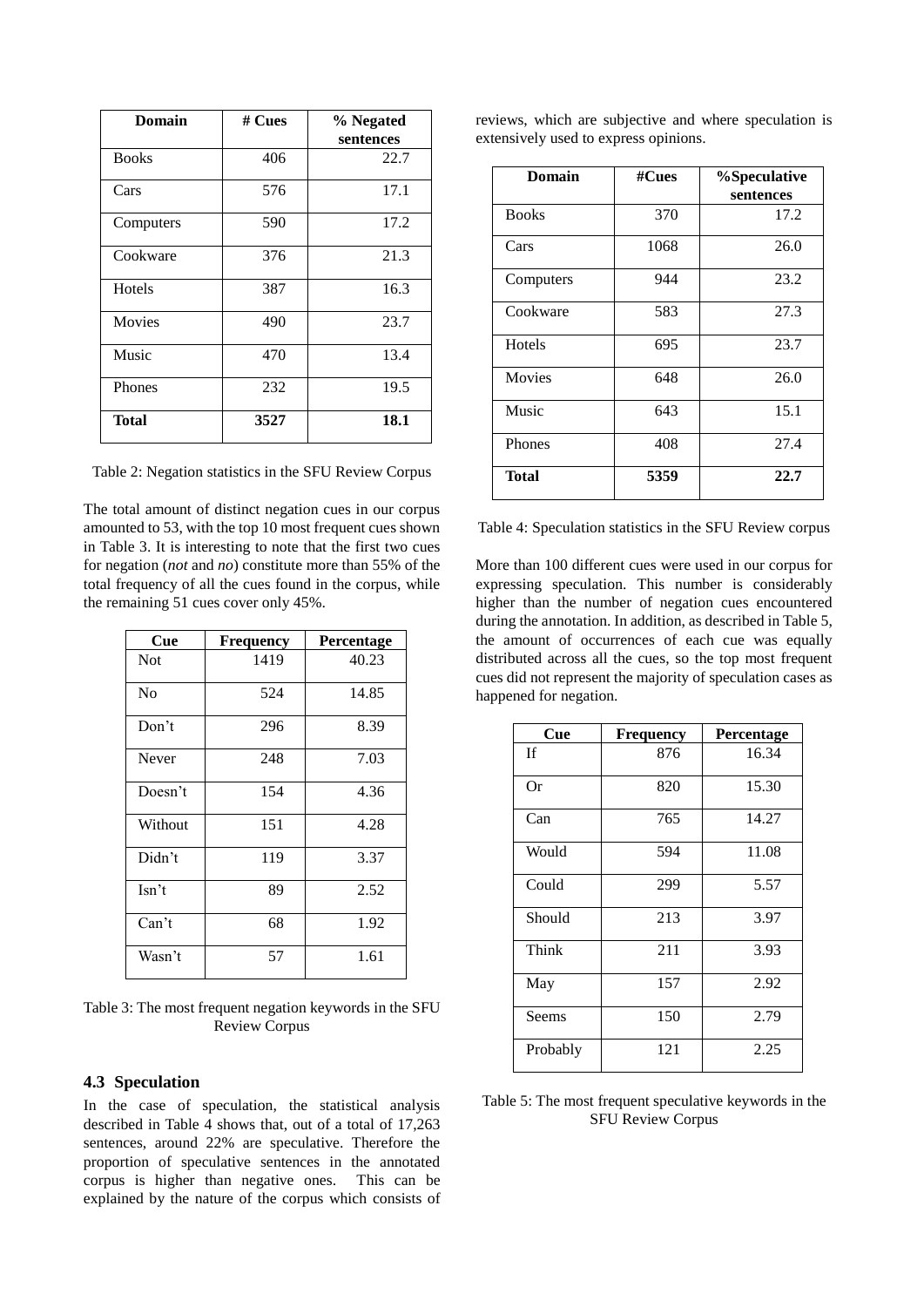### **5. Agreement analysis**

Initially, 20% of the corpus was annotated by the first annotator. This study showed that it is not possible to follow the BioScope annotation guidelines and special guidelines for this domain should be developed. Therefore the knowledge acquired during this initial annotation was used to adapt the existing guidelines and study problematic cases. We then used the developed guidelines to annotate the whole corpus. In order to reveal some possible weaknesses of the annotation, another expert annotator was involved at a later stage. The second annotator worked with 10% of the documents from the original collection, selected randomly. The annotation was done according to the guidelines used by the first annotator. During the annotation process, the annotators were not allowed to communicate with each other. However, after the annotation was finished a disagreement analysis was carried out and the two annotators met to discuss the guidelines and the most problematic cases. This stage helped to refine and finalize the guidelines, which are freely available online (see Section 6). The corpus annotation carried out by the first linguist was corrected at the final stage in order to ensure that it follows the established version of the guidelines.

In addition to the described research we also measured inter-annotator agreement using F-measure and Kappa, treating the second annotator as the gold standard. Table 6 illustrates the results obtained for inter-annotator agreement regarding the scope for both negation and speculation in terms of F-measure. The results are slightly higher than those reported for the subcollection of full papers of the BioScope corpus<sup>1</sup>. As can be seen from Table 6, the speculation phenomenon is more problematic for annotation and more prone to disagreements. This is due to the fact that speculation is a fuzzy category (Konstantinova and De Sousa, 2011). Table 6 also illustrates that the left scope is easier for annotators to agree on and the right one poses problems and drops the results for the full scope F-measure. In most cases the left scope started just after the cue word and therefore if the annotators agreed on the cue word there was only a small amount of disagreement about the left scope. However, the right scope was more difficult to decide on as it depended on the understanding of the text and the annotators' decision about the part of the text affected by the phenomenon, for both negation and speculation.

In addition to F-measure, we calculated the inter-annotator agreement in terms of Kappa (Cohen and Jacob, 1960); results are shown in Table 7. In the case of scope, we counted the agreements (at word level) between the two linguists for all scopes in the sentences that have negation or speculation cues. We considered two types of agreement: (1) Both linguists annotated the word as belonging to the same scope and (2) The word was annotated as being outside of any scope.

The agreement presented in Table 7 is considered quite high (Landis and Koch, 1977) and therefore we can be

l

confident that the corpus is annotated correctly, and that the annotation is reproducible.

The next subsection will provide some insight into the cases of disagreement revealed during the analysis of annotations done by the two annotators.

|       | F-measure |             |  |
|-------|-----------|-------------|--|
|       | Negation  | Speculation |  |
| Cues  | 92.79     | 89.18       |  |
| Full  | 81.88     | 70.20       |  |
| scope |           |             |  |
| Left  | 97.17     | 88.04       |  |
| scope |           |             |  |
| Right | 82.11     | 78.78       |  |
| scope |           |             |  |

Table 6: Inter-annotator agreement in terms of F-measure

|       | Kappa    |             |  |
|-------|----------|-------------|--|
|       | Negation | Speculation |  |
| Cues  | 0.927    | 0.890       |  |
| Scope | 0.872    | 0.867       |  |

Table 7: Inter-annotator agreement in terms of Kappa

#### **5.1 Disagreement cases**

As mentioned in the previous section, disagreement cases were analyzed and both annotators decided on correct guidelines for every aspect. Most of the disagreement cases were simply the result of human error, when one of the annotators accidentally missed a word or included a word that did not belong either in the scope or as a part of a cue word.

However, other cases of disagreement can be explained mostly by the lack of clear guidelines about some issues at the beginning of the annotation.

As noted earlier, speculation is a difficult phenomenon not always clear to identify because its notion is fuzzy and therefore prone to misinterpretation. When cases of disagreement were caused by a different understanding of the phenomenon, further discussion between the two annotators helped to achieve a consistent annotation.

Cases involving the cue words *appear* and *seem* were a common source of disagreement due to the lack of clear initial guidelines. Afterwards, the annotators agreed that when the object of the sentence was also modified by the cue word, it should be included in the scope. The following example illustrates a case with the word *appear* where the keyword is included in square brackets, and the scope in curly brackets.

<sup>1</sup> See http://www.inf.u-szeged.hu/rgai/bioscope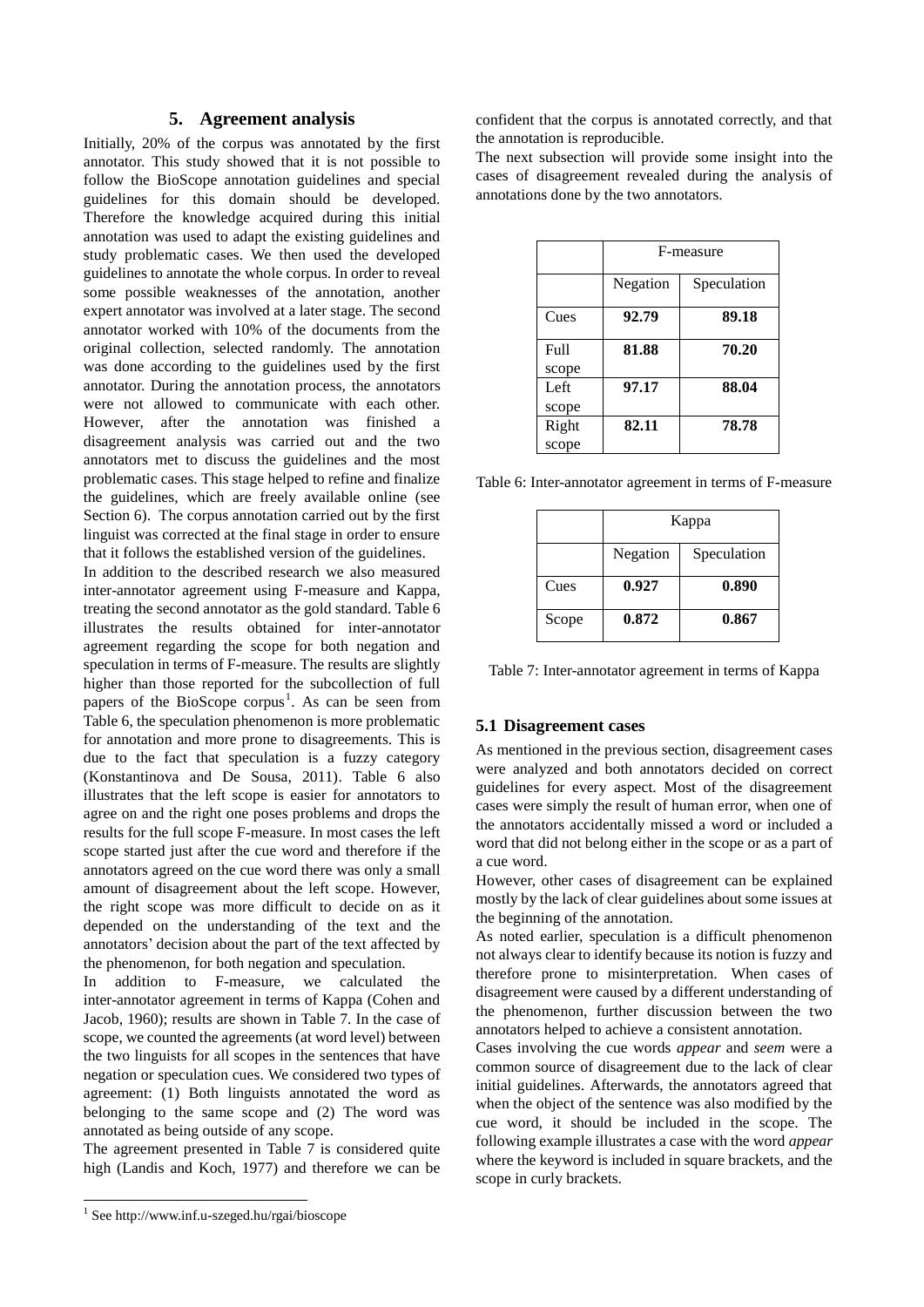*Example [1]:* Alex Cross is back as a D.C. detective who again pairs up with the FBI to help solve a series of horrific murders {that [appear]<sub>spec</sub> to have been committed by vampires} .

Here, the object *that* should be included in the scope of *appear* as it is modified by the cue word. This becomes obvious after transforming a sentence from the passive voice into active voice. Thus, the sentence in example [1] can be reformulated into *It appears that the murders have been committed by vampires.* 

In general, scope was one of the biggest causes of disagreement in the annotations (Table 6). Example 3 (below) illustrates a problematic case with several keywords and difficult sentence structure. Consider the two annotations below made by annotator 1 (A1) and annotator 2 (A2):

*Example* [3]: (A1) Well, [if]<sub>spec</sub> {you 're an Alex Cross follower, you [might]<sub>spec</sub> {as well read it}} because you're [probably] spec {already hooked} ( as I am ) and will want to read the next one ( which there almost certainly will be--why [not] [if] spec {he can get away with marketing this amateurish crap and still stay on the bestseller list} ? ) .

**(A2)**: Well , [if]spec {you 're an Alex Cross follower} , you [might]<sub>spec</sub> {as well read it because you 're [probably] spec {already hooked} ( as I am ) and will want to read the next one}} ( which there almost certainly will be--why [not] [if] spec {he can get away with marketing this amateurish crap and still stay on the bestseller list} ? ) .

In this example we have two main disagreement points: while A1 considered as scope of the cue word *if* the part *you're an Alex Cross follower, you [might] as well read it*, A2 considered only *you're an Alex Cross follower*. Also A1 considered the scope for *might* only the part '*as well read it'*, while A2 included more: *as well read it because you're [probably] already hooked (as I am) and will want to read the next one*.

In this case it was agreed that the annotation of A1 was more accurate since the cue word *if* modifies the sentence up to *as well read it*, thus, having an embedded scope with the cue word *might*, and also the scope for *might* should not include the part *because you're [probably] already hooked (as I am) and will want to read the next one*. It becomes clearer that *because…* is not affected by the cue word *might* if one adds a period right after *read it*. The sentence would not change its meaning.

All the above mentioned cases were discussed by the two annotators in order to find a common point of view reflected in the guidelines. Once the final guidelines were established the corpus annotation was corrected in order to produce a consistently annotated corpus.

### **6. Corpus availability**

The corpus is available, in plain raw text and annotated form, from the SFU Review Corpus site [\(http://www.sfu.ca/~mtaboada/research/SFU\\_Review\\_C](http://www.sfu.ca/~mtaboada/research/SFU_Review_Corpus.html) [orpus.html\)](http://www.sfu.ca/~mtaboada/research/SFU_Review_Corpus.html). The detailed guidelines for the annotators

can be found there as well.

### **7. Conclusions**

We have presented a freely available corpus in the review domain, annotated for negation, speculation and their scope. The annotation followed exhaustive guidelines, and was validated through an inter-annotator reliability study. We believe that the guidelines are sound, and that the corpus will be useful for sentiment analysis, negation recognition, and many other tasks in text analysis.

### **8. Acknowledgements**

The authors wish to thank the reviewers for their comments, which helped to enhance the paper. This work also benefited from the input of Veronika Vincze and Wilker Aziz, who provided valuable ideas and assistance to our research.

#### **9. References**

- Councill, I.; McDonald, R. and Velikovich, L. (2010). What's great and what's not: learning to classify the scope of negation for improved sentiment analysis. In *Proceedings of the Workshop on Negation and Speculation in Natural Language Processing.*
- Dadvar, M.; Hauff, C. and Jong, de F. (2011). Scope of negation detection in sentiment analysis. *Dutch-Belgian Information Retrieval Workshop*. Amsterdam, the Netherlands.
- Cohen, J. (1960). A coefficient of agreement for nominal scales. *Educational and Psychological Measurement, 20* (1): 37–46.
- Konstantinova, N. and De Sousa, S. (2011). Annotating negation and speculation: the case of the review domain. In *Student Workshop of the International Conference on Recent Advances in Natural Language Processing*. Hissar, Bulgaria.
- Landis, J.R. and Koch, G.G. (1977). The measurement of observer agreement for categorical data. *Biometrics* **33** (1): 159–174.
- Medlock, B. and Briscoe, T. (2007). Weakly supervised learning for hedge classification in scientific literature. In *Proceedings of the ACL*, pages 992– 999, Prague, Czech Republic.
- Morante, R.; Schrauwen, S. and Daelemans, W. (2011a). Corpus-based approaches to processing the scope of negation cues: an evaluation of the state of the art. In *Proceedings of the Ninth International Conference on Computational Semantics, IWCS '11*, pages 350–354, Stroudsburg, PA, USA. Association for Computational Linguistics.
- Morante, R.; Schrauwen, S. and Daelemans, W. (2011b). Annotation of negation cues and their scope. *Guidelines v1.0. Technical Report Series CTR-003*, CLiPS, University of Antwerp, Antwerp.
- Settles, B.; Craven, M. and Friedland, L. (2008). Active learning with real annotation costs. *In Proceedings of the NIPS Workshop on Cost-Sensitive Learning*, pages 1–10.
- Taboada, M.; Anthony, C. and Voll, K. (2006). Methods